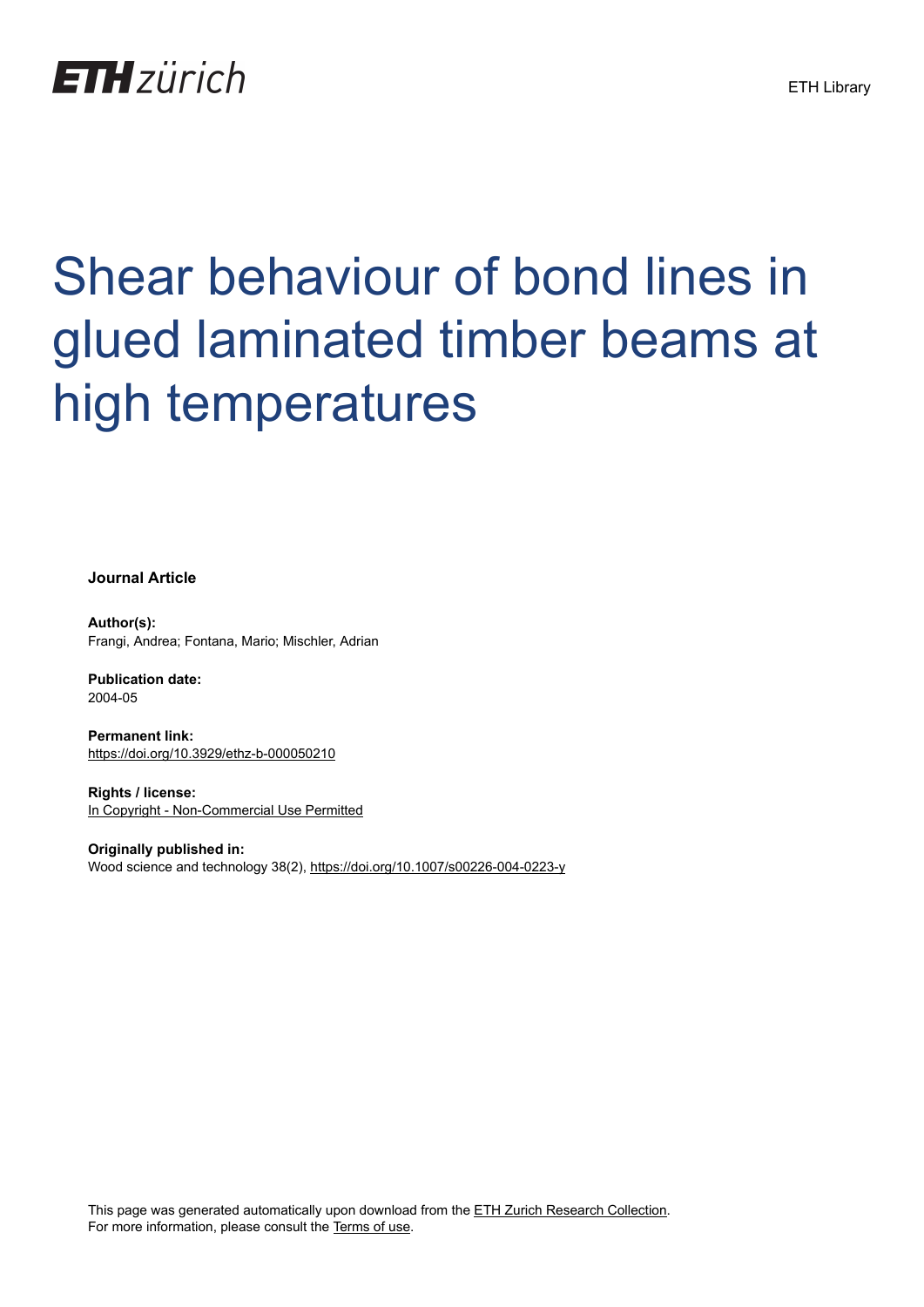ORIGINAL

Andrea Frangi · Mario Fontana · Adrian Mischler

## Shear behaviour of bond lines in glued laminated timber beams at high temperatures

Received: 5 November 2001 / Published online: 25 March 2004 Springer-Verlag 2004

Abstract A comprehensive research project has been carried out at the Swiss Federal Institute of Technology (ETH) on the fire behaviour of timber-concrete composite slabs (Frangi and Fontana 2000). The glued laminated timber beams used for the fire tests were bonded with a one-component polyurethane (1-K-PUR) adhesive. As one fire test on a slab showed an unexpected shear failure of a glued laminated timber beam, a series of tests was carried out to study the shear behaviour of different types of adhesives at high temperatures. The first part of the paper describes the results of the shear tests at elevated temperatures, in the second part the shear test results are compared to the fire test on a slab.

### Introduction

In recent years one-component polyurethane (1-K-PUR) adhesives have become popular on the European market for the bonding of load-bearing timber components such as glued laminated timber products, finger-joints and Ibeams. Their main advantages are a colourless glueline, easy application of a one-component adhesive and fast hardening within one to three hours without heat application. The 1-K-PUR polyadditive adhesive system hardens with the moisture present in the wood. As there is little knowledge about the behaviour of 1-K-PUR adhesives at high temperatures, five different 1-K-PUR adhesives were tested (Table 1).

Resorcinol-formaldehyde (RF) and phenol-resorcinol-formaldehyde (PRF) adhesives have been used for decades for bonding load-bearing timber components. Fire tests performed in the past with glued laminated timber beams bonded with RF and PRF adhesives never led to concerns about failure of the gluelines (Dorn and Egner 1961, 1967; Dreyer 1969). Therefore a reference series of oven tests was performed with specimens bonded with the resorcinolformaldehyde adhesive Kauresin 460. On the other hand, there are indications that epoxy based adhesives are sensitive to heat (Barber and Buchanan 1994; Frangi and Fontana 2000), therefore in this study an epoxy adhesive was also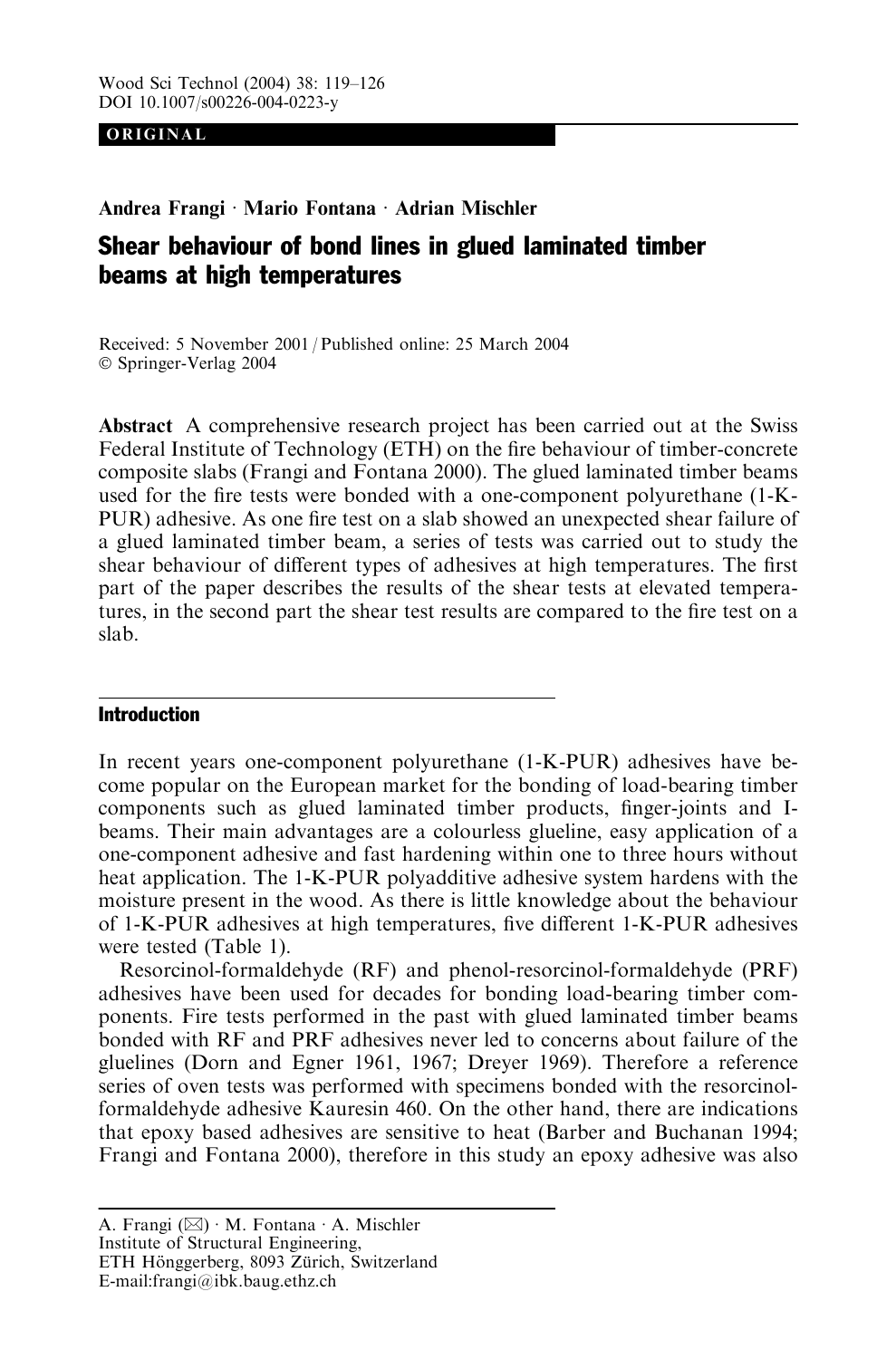| Name of adhesive                                                                                                                 | Type of adhesive                                                                                          | Company                                                                                                                                                                                  |  |  |
|----------------------------------------------------------------------------------------------------------------------------------|-----------------------------------------------------------------------------------------------------------|------------------------------------------------------------------------------------------------------------------------------------------------------------------------------------------|--|--|
| Kauresin 460,<br>Hardener 466                                                                                                    | resorcinol-formaldehyde                                                                                   | Türmerleim AG, CH-Basel                                                                                                                                                                  |  |  |
| Kauranat 970<br>Balcotan 107 TR<br>Balcotan 60 190<br>Purbond HB 110<br>Purbond VN 1033<br>Araldite AW 136 H,<br>Hardener HY 991 | 1-K-polyurethane<br>1-K-polyurethane<br>1-K-polyurethane<br>1-K-polyurethane<br>1-K-polyurethane<br>epoxy | Türmerleim AG, CH-Basel<br>Forbo-CTU AG, CH-Schönenwerd<br>Forbo-CTU AG, CH-Schönenwerd<br>Collano AG, CH-Sempach-Station<br>Collano AG, CH-Sempach-Station<br>ASTORit AG, CH-Einsiedeln |  |  |

Table 1 Adhesives tested at high temperatures

tested at high temperatures. However, epoxy based adhesives are not commonly used for bonding glued laminated timber components, but rather an important field of application for these adhesives are timber connections and reinforcements with glued-in rods.

#### Shear tests at elevated temperatures

Test specimens and test arrangement

The experimental tests were carried out within the framework of two diploma theses at the ETH in Zurich (Müller 2000; Schmid 2001). The specimens had dimensions of  $112\times40\times40$  mm (Fig. 1 *left*). They were produced from glued laminated timber MS 17 according to DIN 4074 with a moisture content of 11– 12%. The wood density varied between 456 and 533 kg/m<sup>3</sup>.

The shear behaviour of the specimens was experimentally analysed with the test arrangement shown in Fig. 1 *left*. The loading arrangement was insulated with mineral wool as shown in Fig. 1 *right*. An industrial air heater allowed the required temperature to be kept constant during the loading of the specimen.

The specimens were heated in an oven to the required constant temperature, transferred as quickly as possible to the heated loading arrangement and finally loaded, reaching failure after approximately 30–60 s. The temperature was continuously measured during the heating and loading of the specimen.



Fig. 1 Test arrangement for shear tests at high temperatures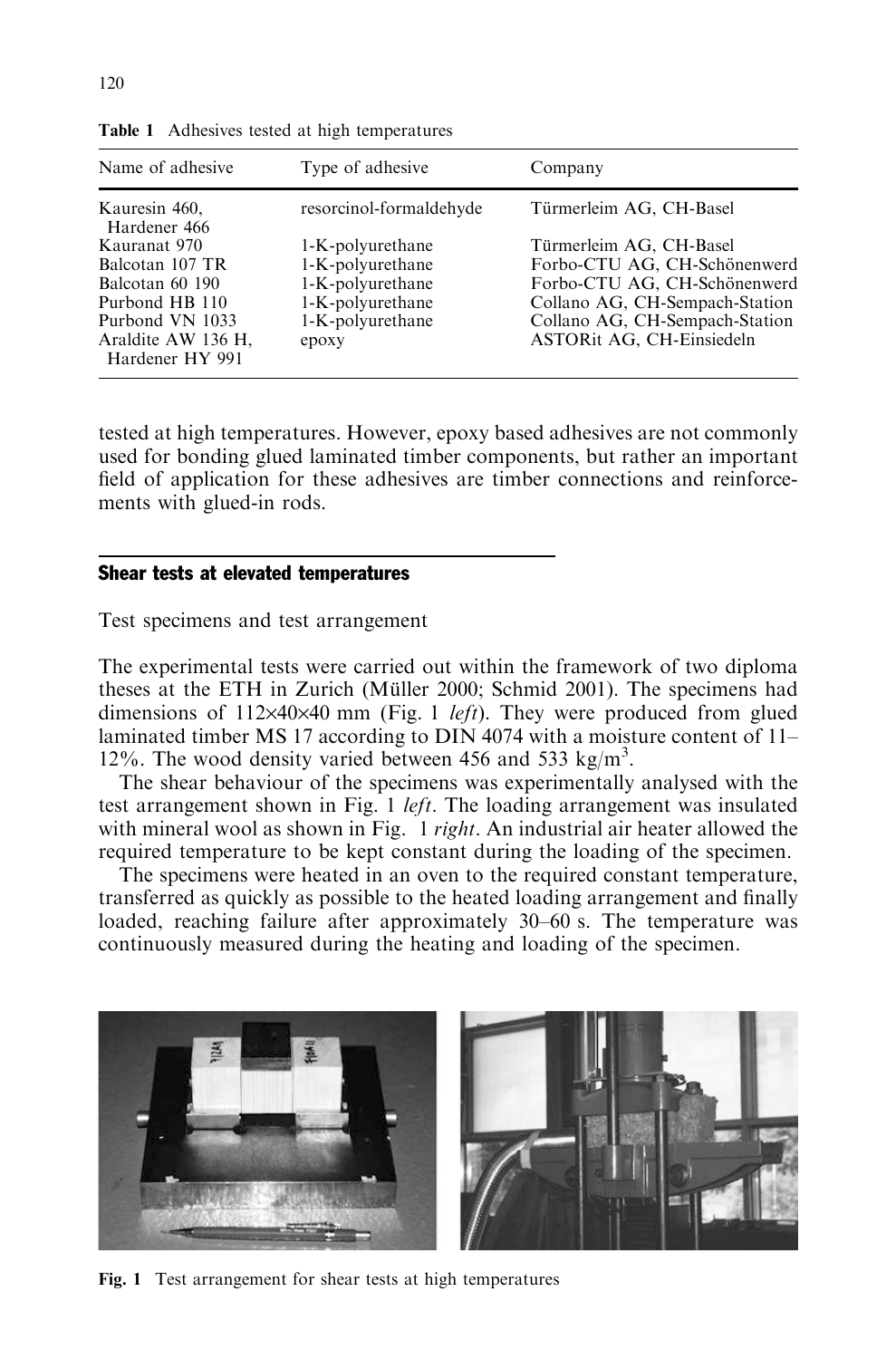

Fig. 2 Typical failure modes: failure of timber outside the glueline at  $left$ , failure of the adhesion between adhesive and timber centre and failure of the cohesion of the adhesive right

Tests results

For each adhesive 74 tests were performed. The temperature ranged between 20° and 170°C. The following different failure modes were observed (Fig. 2):

- i. Failure in the glueline by loss of cohesion of the adhesive
- ii. Failure of the adhesion between adhesive and timber
- iii.Failure of timber outside the glueline

Figure 3 shows the mean values of the shear strength and the percentage of the failure mode ''cohesion'' observed for the adhesive Balcotan 107 TR as a function of temperature. Further, the best linear approximation of the reduction of the shear strength as a function of the temperature was calculated with the least squares method.

From Fig. 3 the following remarks can be drawn:

- i. A bi-linear curve with break point at about  $70^{\circ}$ C gives a good approximation of the reduction of the shear resistance as a function of temperature.
- ii. A big loss in shear resistance is observed as a function of temperature up to about 70 $^{\circ}$ C. The mean residual shear resistance at 70 $^{\circ}$ C is 40% of the shear resistance at room temperature. A smaller loss in shear resistance was observed as the temperature increased from  $70^{\circ}$ C.
- iii. The failure mode ''cohesion'' was never observed at room temperature. On the other hand, this failure mode was observed with increasing temperature,



Fig. 3 Mean shear strength and percentage of cohesion failure observed for the adhesive Balcotan 107 TR as a function of temperature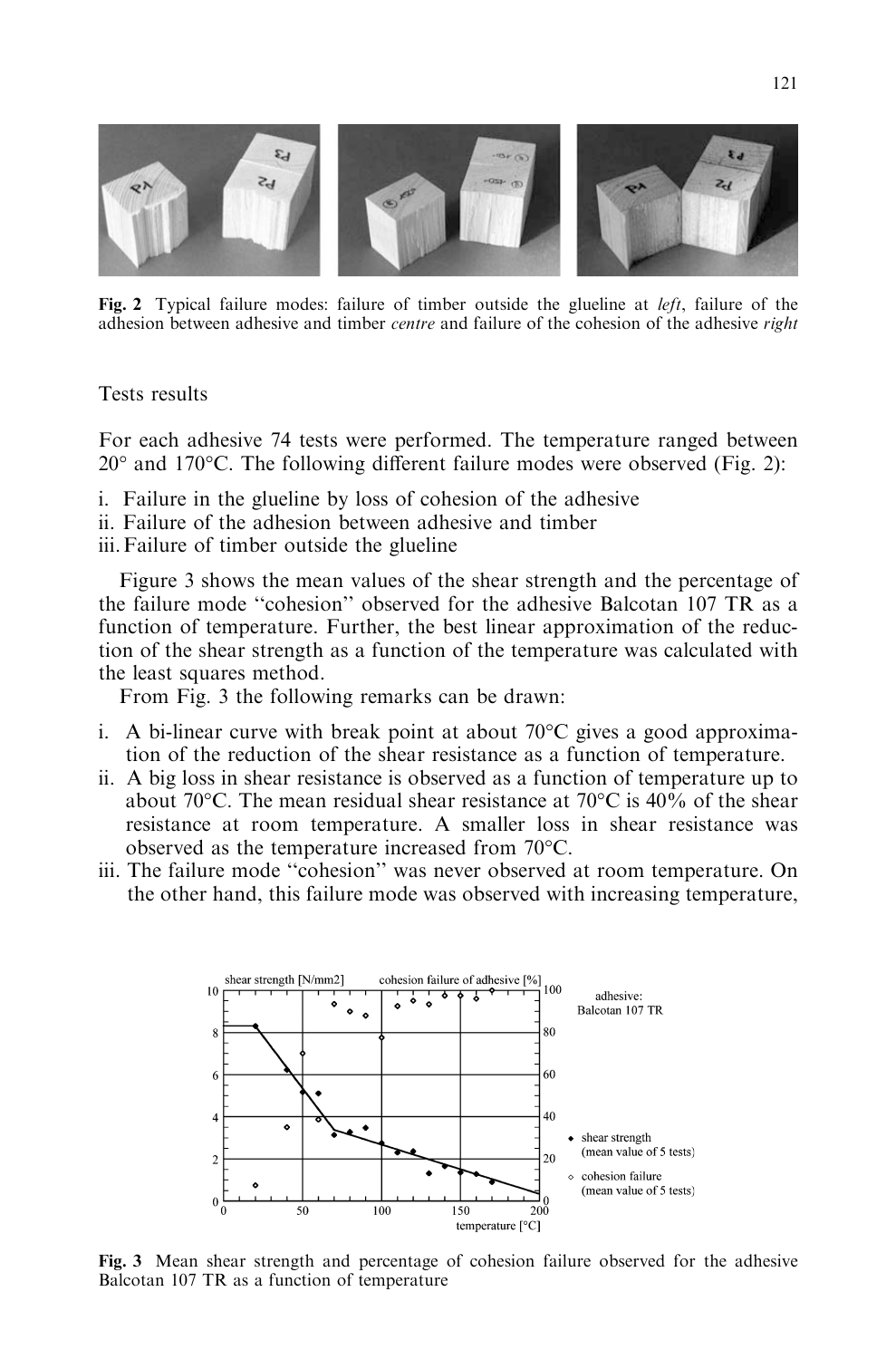| Kauresin         | Kauranat       | <b>Balcotan</b>    | <b>Balcotan</b> | Purbond | Purbond              | Araldite |
|------------------|----------------|--------------------|-----------------|---------|----------------------|----------|
| 460              | 970.           | 107 TR             | 60 190          | HB 110  | VN 1033              | AW 136 H |
| $>170^{\circ}$ C | $180 - 190$ °C | 50–60 $^{\circ}$ C | $190 - 200$ °C  |         | $60-70$ °C 150-160°C | 50–60°C  |

Table 2 Temperature range at which a change from failure of the adhesion between adhesive and timber to failure of cohesion of the adhesive was observed

and for temperatures higher than about 70°C, only "cohesion" failure occurred.

For calculation of fire resistance it is important to know which temperatures lead to a change from failure of the adhesion between adhesive and timber to failure of the cohesion of the adhesive. Table 2 gives the observed temperature range for the different adhesives tested at high temperatures.

It can be seen that the adhesives Kauresin 460, Kauranat 970, Balcotan 60 190 and Purbond VN 1033 showed cohesion failure of the adhesive at temperatures above 150°C. On the other hand, for the adhesives Balcotan 107 TR, Purbond HB 110 and Araldite AW 136 the cohesion failure of the adhesive was observed at temperatures of about  $50-70^{\circ}$ C.

Figure 4 shows the best approximation for the reduction of the shear strength as a function of temperature for the different adhesives tested at high temperatures. Further, Fig. 4 gives the temperature-dependent reduction of the shear strength of timber calculated from all tests with timber failure alone.

From Fig. 4 the following remarks can be drawn:

- i. The shear behaviour of the different one-component polyurethane adhesives tested at high temperature strongly depends on the composition of the adhesive. Test results based on one 1-K-PUR adhesive are therefore not valid for other 1-K-PUR adhesives.
- ii. The 1-K-PUR adhesives Kauranat 970 and Balcotan 60 190 showed more or less the same reduction of shear strength as the reference resorcinol-formaldehyde (RF) adhesive Kauresin 460.
- iii.The 1-K-PUR adhesives Purbond VN 1033 and HB 110 showed a greater shear strength reduction compared to the reference resorcinol-formaldehyde (RF) adhesive Kauresin 460, however the differences were quite small.



Fig. 4 Reduction of shear strength as a function of temperature for the different adhesives tested at high temperatures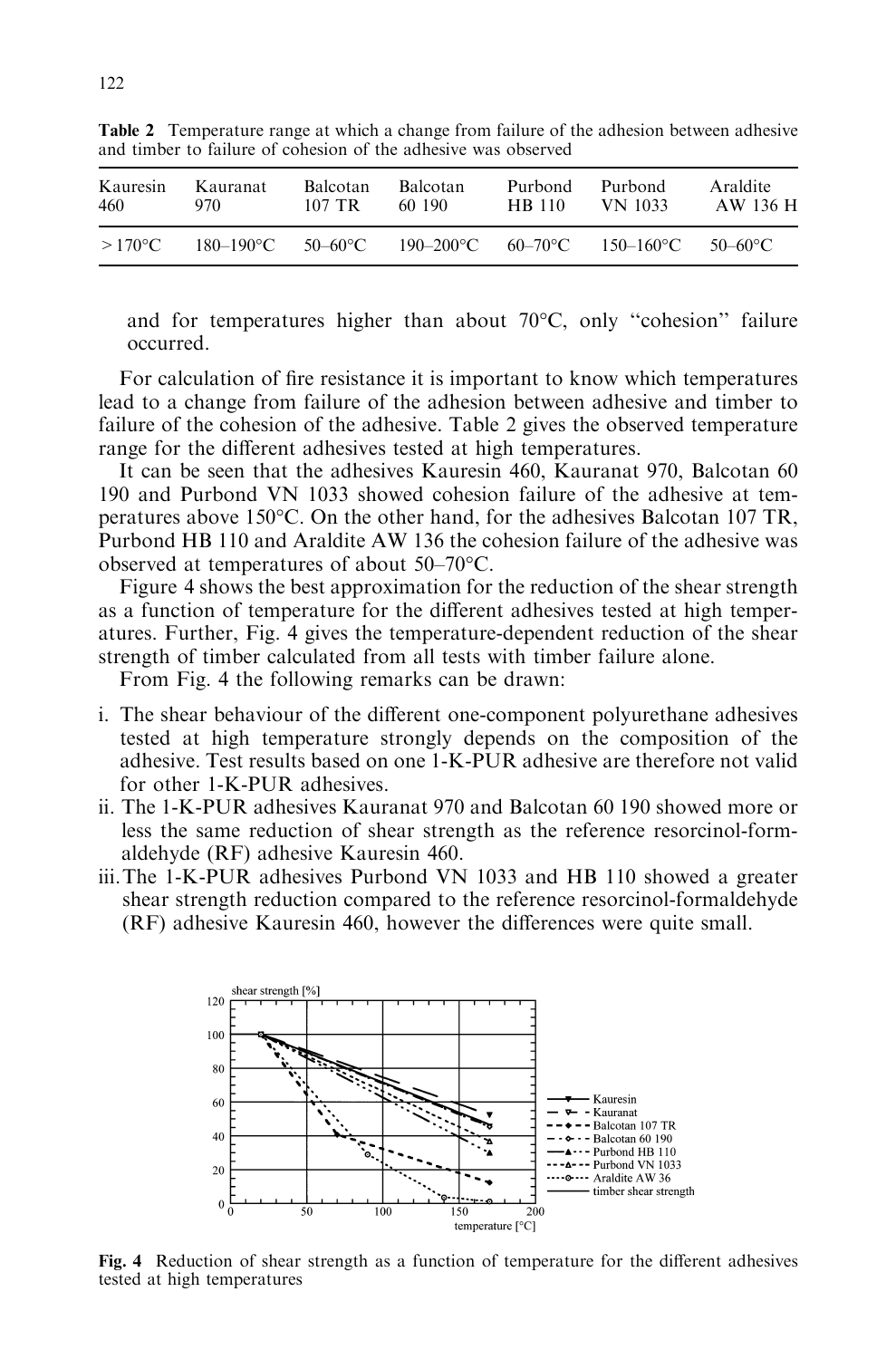iv. The 1-K-PUR adhesive Balcotan 107 TR, as well as the epoxy adhesive Araldite AW 136, showed shear strength reduction clearly greater than the other adhesives.

Comparison with fire test on a timber-concrete composite slab

A comprehensive research project was carried out at the ETH on the fire behaviour of timber-concrete composite slabs (Frangi 2001). The two types of slabs shown in Fig. 5, along with the two types of connections shown in Fig. 6 were tested during the research project.

In a series of small-scale tests, fire behaviour of the connectors subjected to tension or shear was experimentally analysed. A series of fire tests on slabs looked at the global behaviour of timber-concrete composite slabs. All fire tests were based on ISO-fire exposure and performed at the Swiss Federal Laboratories for Materials Testing and Research in Dübendorf. Detailed experimental results of all tests are described in (Frangi and Fontana 2000). From the slab tests, two tests were performed with beam-type slabs: one with grooves and glued dowels and one with screws (Fig. 7).

The beam-type slab with grooves and Hilti dowels showed an unexpected shear failure of a glued laminated timber beam after 63 min ISO-fire exposure. The shear failure was located in the glueline. After the fire test it was observed that due to air turbulence between the beams the timber beams exhibited an irregular charring (Fig. 8 *left*). The measured charring rate near the failed glueline was 1.07 mm/min. Therefore a finite element based calculation model



Fig. 5 Design of timber-concrete composite floors



Fig. 6 Screwed connection at left and grooved connection with glued steel dowels right for timber-concrete composite floors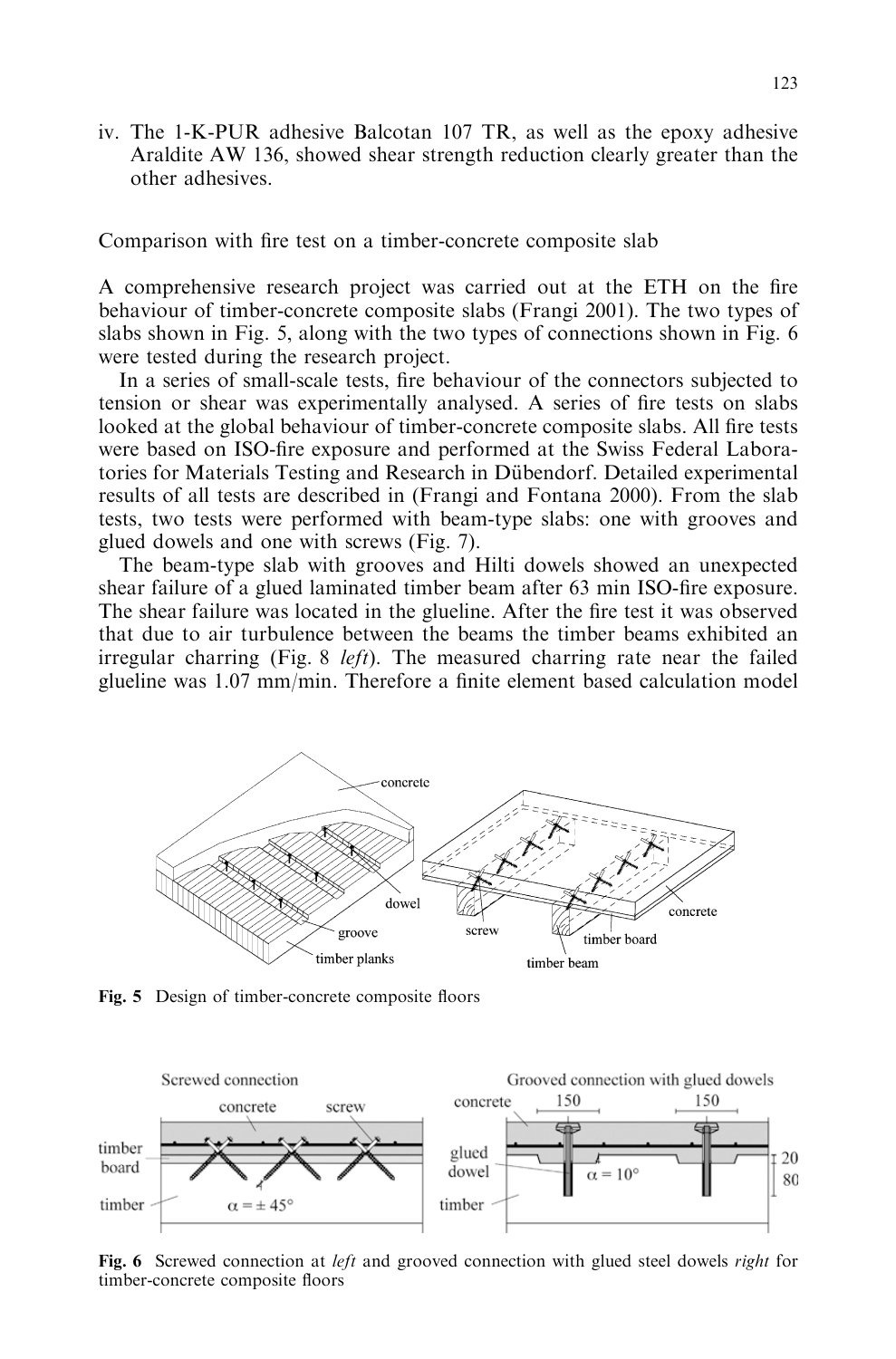

Fig. 7 Cross-sections of the beam-type slabs: one with grooves and Hilti glued dowels and one with SFS screws exposed to ISO-fire



Fig. 8 Cross-section of the timber beam failed after 63 minutes of ISO-fire exposure at *left* and modelling of cross-section right

was developed to consider the influence of the different measured charring depths. For the model, the cross-section was divided into finite elements (Fig. 8 right) with different stiffness and strength properties depending on the measured temperature  $\Theta_i(t)$ .

For calculation of the fire resistance of a timber-concrete composite slab exposed to ISO-fire, it is necessary to know the shear strength of timber and bond as a function of temperature. The shear strength of timber at room temperature was assumed according to full-scale tests by Schickhofer and Pischl (1999) which were performed with structural glued-laminated timber beams with sizes used in practice. For reduction of the shear strength of timber as a function of temperature, two different cases were considered:

- i. Linear reduction of the shear strength of timber according to the oven test results.
- ii. Two-linear reduction of the shear strength of timber according to prEN 1995-1-2 (2000).

A shear strength of the bond as a function of temperature was assumed according to the oven tests. Figure 9 shows the mechanical properties of timber and bond assumed in the calculation model. The calculation model predicted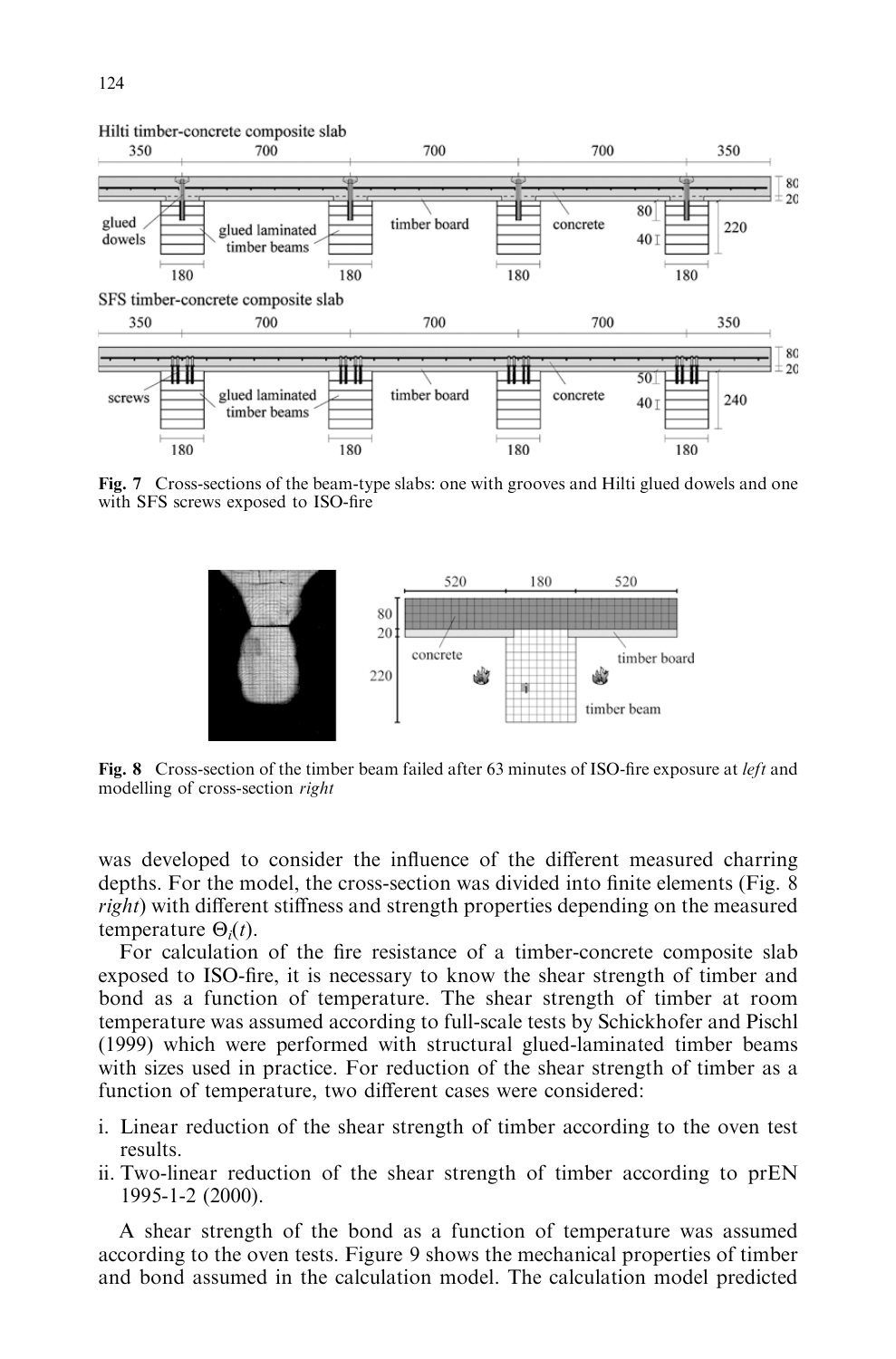

**Table 3** Comparison of the measured fire resistance  $t_{\text{R,test}}$  with the fire resistance  $t_{\text{R,model}}$ calculated with the mechanical properties shown in Fig. 9

Fig. 9 Shear strength of timber and bond assumed in the calculation model

shear failure of the glueline correctly. Table 3 compares the measured fire resistance  $t_{\text{R,test}}$  with the fire resistance  $t_{\text{R,model}}$  calculated with the mechanical properties shown in Fig. 9. It can be seen that the calculated fire resistance is in good agreement with the fire test result.

#### Conclusions

A comprehensive research project was carried out at the ETH on the fire behaviour of timber-concrete composite slabs. The glued laminated timber beams used for the fire tests were bonded with a one-component polyurethane (1-K-PUR) adhesive. After a fire test on a slab showed an unexpected shear failure of a glued laminated timber beam, a series of oven tests was carried out to study the shear behaviour of the 1-K-PUR adhesives at high temperatures.

The oven tests were performed with small shear specimens bonded with seven different adhesives: five types of one-component polyurethane (1-K-PUR) adhesives, one resorcinol-formaldehyde (RF) adhesive and one epoxy adhesive. The oven tests clearly showed that the shear behaviour of the different onecomponent polyurethane adhesives tested at high temperature strongly depends on the type of adhesive. Test results based on one particular 1-K-PUR adhesive are therefore not valid for other 1-K-PUR adhesives. Further, the oven tests demonstrated that the adhesive used for the slab test is sensitive to heat. A big loss in shear resistance was observed as a function of temperature up to about 70 $\degree$ C. The mean residual shear resistance at 70 $\degree$ C was only 40% of the shear resistance at room temperature.